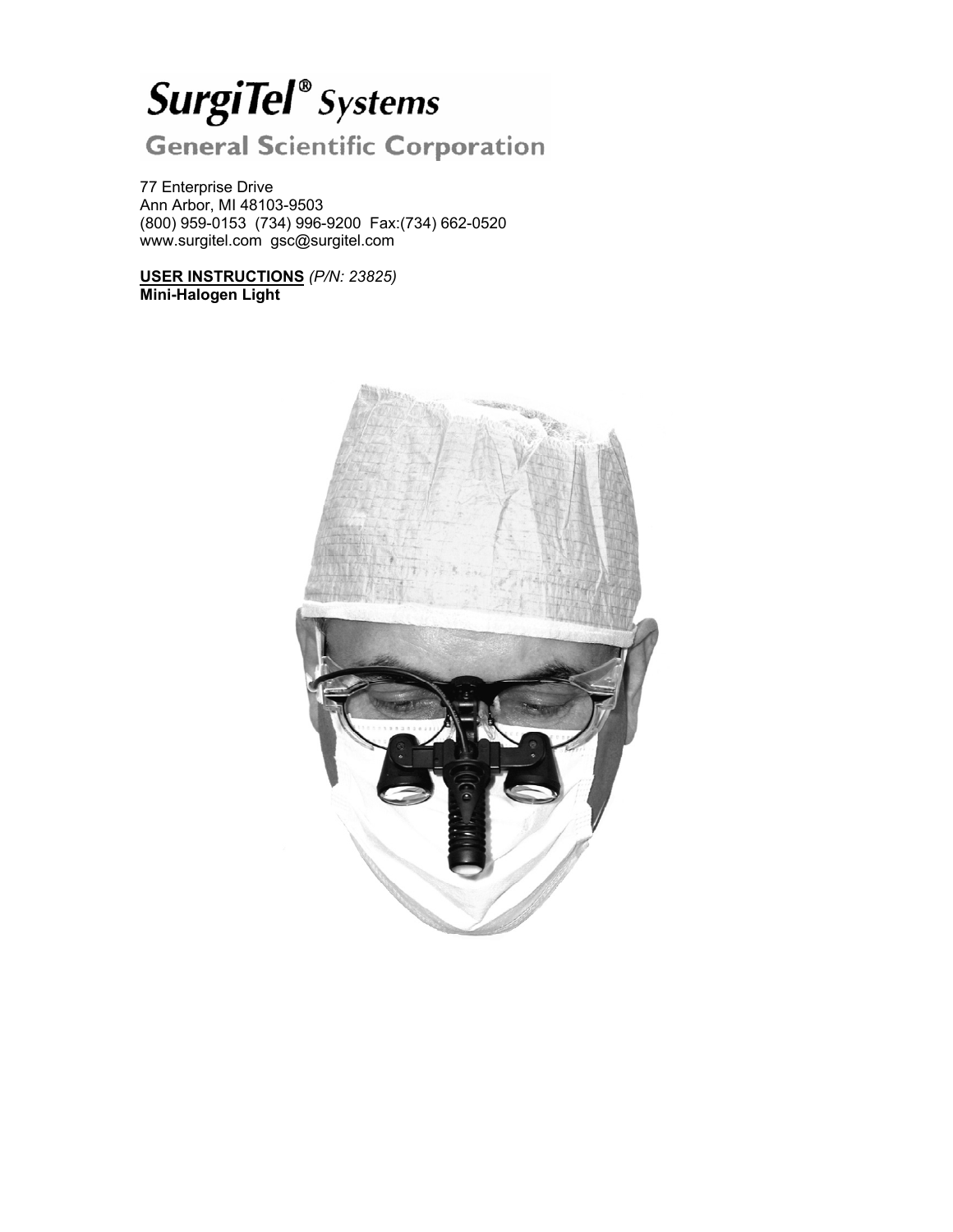

# **SurgiTel®** Mini-Halogen Light

### **CUSTOMER RECORDS:**

| NAME:                    |                       |  |
|--------------------------|-----------------------|--|
| <b>ORDER No:</b>         | CUST. ID $(Ph. \#)$ : |  |
| <b>DATE OF PURCHASE:</b> | FROM:                 |  |
| MODEL:                   |                       |  |
| <b>ACCESSORIES:</b>      |                       |  |
| <b>SERVICE RECORD:</b>   |                       |  |
|                          |                       |  |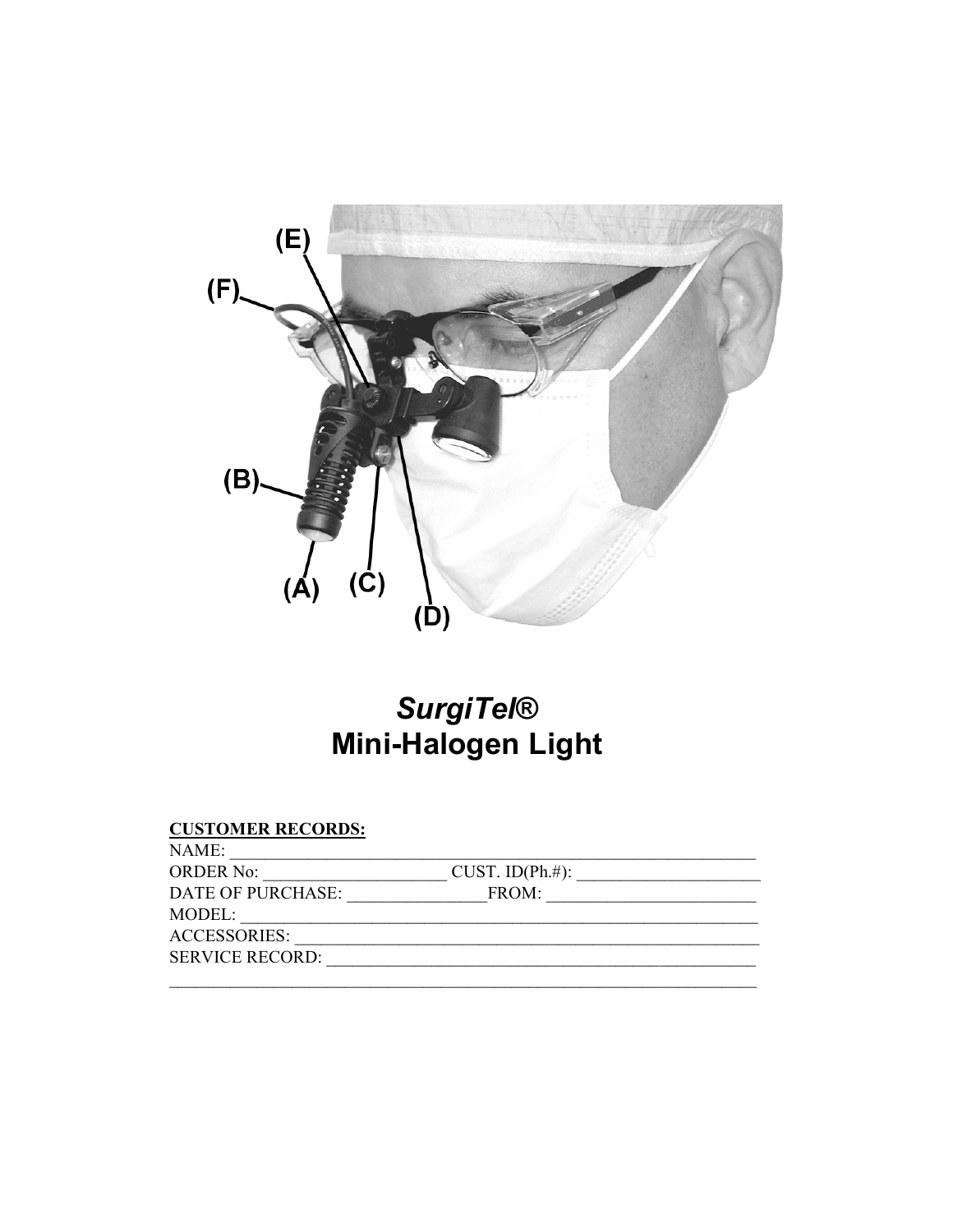#### **INTRODUCTION**

#### Thank you for choosing *SurgiTel*®!

Your *SurgiTel*® Mini-Halogen Light, one of the most compact and lightweight, will instantly help you realize a greatly enhanced image with a more true to life color. You will now also be able to see deep inside cavities and openings without having shadows from co-workers and tools inhibiting your view.

#### **MOUNTING, ROUTING, and REMOVING THE LIGHT**

(See diagrams shown on the back)

**To Mount**, hold onto the link-hinge of your telescopes while pushing the clip-on mount of the light under the PD Knob of your telescopes until they snap in.

**To Route**, attach the white stick-on wire clip on a side shield, clip the light wire in, route over the ear and then diagonally across your back, securing it to your garment near the opposite lower side with a clear garment clip.

**To Remove**, hold onto the link-hinge of your telescopes, pull the light while twisting to the side slightly.

**FEATURES** (refer to the picture on pg.2)

#### **(A) LIGHT LENS**

**(B) OUTER SHELL:** Adjusts the light beam diameter (focus) by rotating it with your fingers. *Rotate at the most forward part of the outer shell due to heat.*  **(C) BEAM DIRECTION BASE:** Adjusts the co-axial direction of the beam by pivoting vertically or by rotating.

**(D) CLIP-ON MOUNT:** Allows the light to be clipped on to your telescopes.

**(E) P.D. KNOB:** *Light clips BELOW this, not above.* 

**(F) LIGHT WIRE** 

#### **CHANGING THE BULB**

(See diagrams shown on the back)

Turn the light off and let it cool before changing the light bulb.

Point the light downward and rotate the Outer Shell outward until it is removed from its base. A spring, washer, and inner bulb cover should remain loosely inside the Outer Shell. Ensure the proper alignment by keeping the Outer-Shell lens-side down. Remove the bulb by pulling straight out with your fingers. Push a new bulb back into the socket. Be careful not to touch the crystal with your fingers. Then reassemble the Outer-Shell onto the base and adjust the beam size. If internal parts are not properly maintained, place the inner bulb cover back onto and around the bulb, slide the washers over it and down near the base, and place the spring over the inner bulb cover on top of the washers. Finish by screwing the Outer-Shell onto the light base and adjusting it for focus and light diameter.

#### **CLEANING & DISINFECTION**

Only do this for the Outer Shell. In some cases, the inside of the Light Lens should be cleaned using a cotton swab and isopropyl alcohol. Always disconnect from the power source before cleaning and allow to cool. DO NOT attempt to clean the bulb!

DO NOT use disinfectants containing *glutaraldehydes or iodophors*, DO NOT autoclave, DO NOT immerse in water or any liquid.

**Cleaning:** Apply isopropyl alcohol with a soft cloth until particles are loosened. Wipe with clean damp cloth and air dry.

**Disinfection:** Wipe w/ Lysol® or isopropyl alcohol. Let stand for 5 minutes and dry.

#### **WARRANTY & CUSTOMER SERVICE**

General Scientific Corporation (GSC) guarantees the integrity of its products from defects in material and workmanship through limited repair and/or replacement of defective parts. Prompt inspection and reporting of missing or damaged product(s) should be reported to the shipping carrier and GSC within 3 days of receipt. Any attempt to repair lights or light power sources (e.g. battery pack or source box) other than with GSC, will void the warranty. For returns, repairs, refurbishments, or exchanges; suitable, clean packaging and delivery to GSC is the responsibility of the customer, while GSC will cover costs of return to the customer (excluding refurbishments). Under special circumstances GSC will cover incoming ground transportation for products which GSC deems defective upon receipt by customer.*BEFORE SENDING ANY PRODUCT BACK TO GSC, YOU MUST CALL CUSTOMER SERVICE PRIOR TO SHIPMENT IN ORDER TO OBTAIN A GSC TRACKING/RMA #. ANY PACKAGES SENT TO GSC w/o GETTING THIS # WILL*  **RESULT IN SIGNIFICANT PROCESSING DELAYS.** For International Customers who purchased their product with a distributor in their respective country, all service-related requests must be handled through them and not GSC directly.

*Mini-Halogen Light, Battery Pack* 1-Year Limited Warranty *Mini-Halogen Light Accessories* 30-Day Limited Warranty Limitations of Warranty (Conditions Not Covered):

Deterioration or failure due to misuse or improperly following instructions and/or warnings; Items which have a known life based on use (e.g. bulbs, fiber optic cables, batteries); Nicks & scratches on optical surfaces caused after delivery; Accidents or conditions of use considered negligent by GSC.

**GSC Customer Service – 1 800 959 0153**